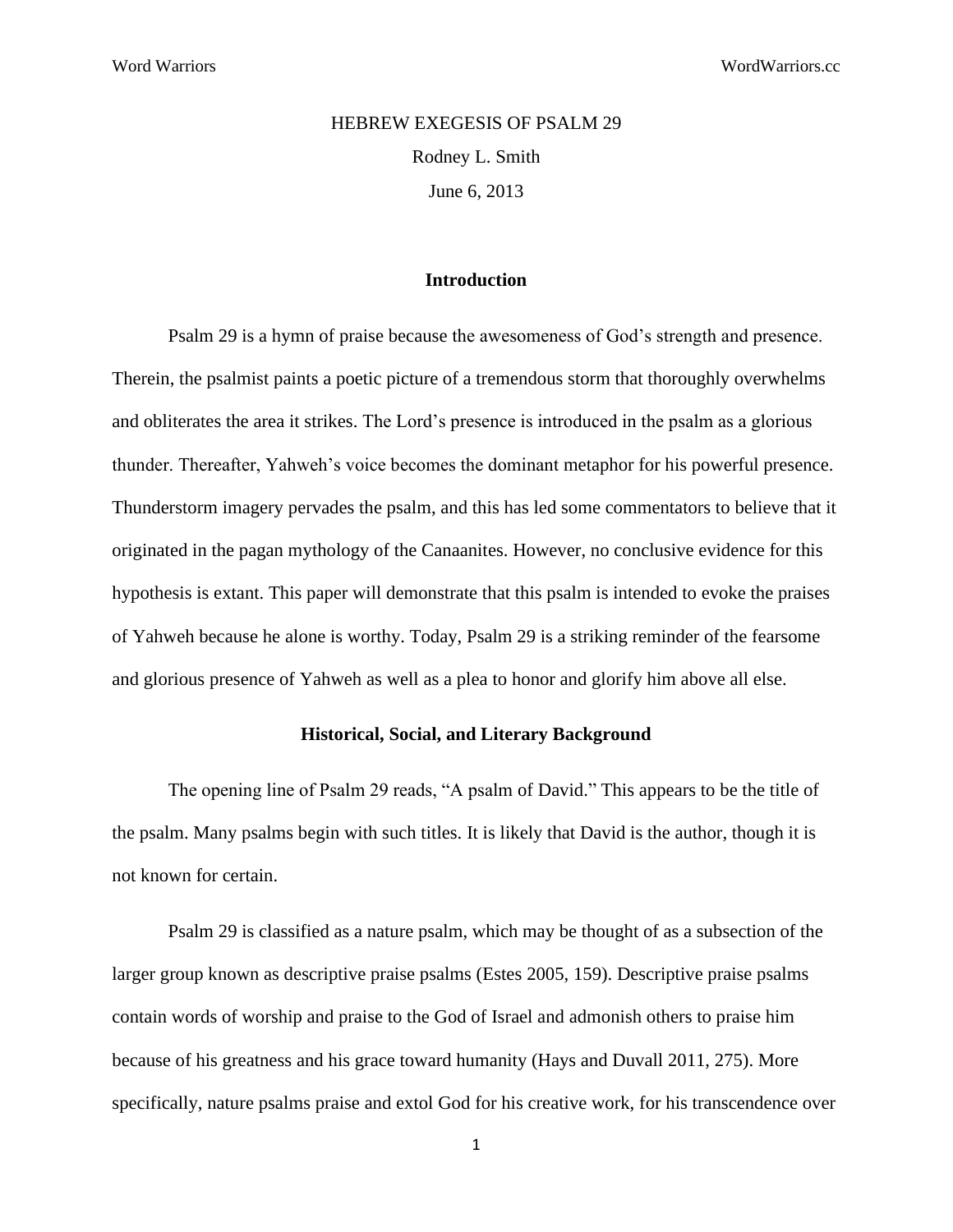nature, for his sovereignty in the natural world, or for his power and control over or use of natural phenomena (Estes 2005, 159). Some features of Psalm 29, such as its lengthy opening lines meant to invoke praise to Yahweh, indicate that the psalm is also classified as a hymn of victory (Goldingay 2006, 414; Craigie 2004, 246).

In Psalm 29, "the voice of Yahweh" is a descriptive metaphor for a theophany (Estes 2005, 161). Yahweh is pictured as presiding over many waters (lit. great waters) by the presence of his voice in strength and majesty (vv. 3-4). The presence of his voice is so powerful that it destroys the forests and shakes the earth (vv. 5-6, 7-9). Yahweh is also pictured as the one who sends the lightnings (v. 7). The usage of such imagery to describe the moving of Yahweh's voice has led many exegetes and commentators to believe that the psalmist is employing the imagery of a powerful storm to convey the absolute awesomeness of Yahweh's presence, and, indeed, this appears to be the case (Kraus 1988, 345). Such an observation has led some scholars to believe that Psalm 29 may have originally been a pagan hymn which was adapted for and then adopted into the corpus of songs used in Israel's worship of Yahweh (Estes 2005, 160).

Psalm 29 resembles Ugaritic literature more than any other psalm (Walton et al. 2000, 525). That there are close parallels between Psalm 29 and the worship and mythology of the Canaanite deity Baal is not widely disputed (Durham 1979, 143). Ancient Israel's pagan neighbors worshipped Baal, the god of thunder and fertility, and his depictions in ancient literature often included violent storm imagery akin to what is seen in in this psalm (Estes 2005, 161). In 1935, Ginsberg suggested that Psalm 29 was originally a Phoenician hymn which had only been modified enough to allow its acceptance into the psalter (Craigie 2004, 243). One support he offers for this claim is that all of the places named in the psalm are in Syria (Walton et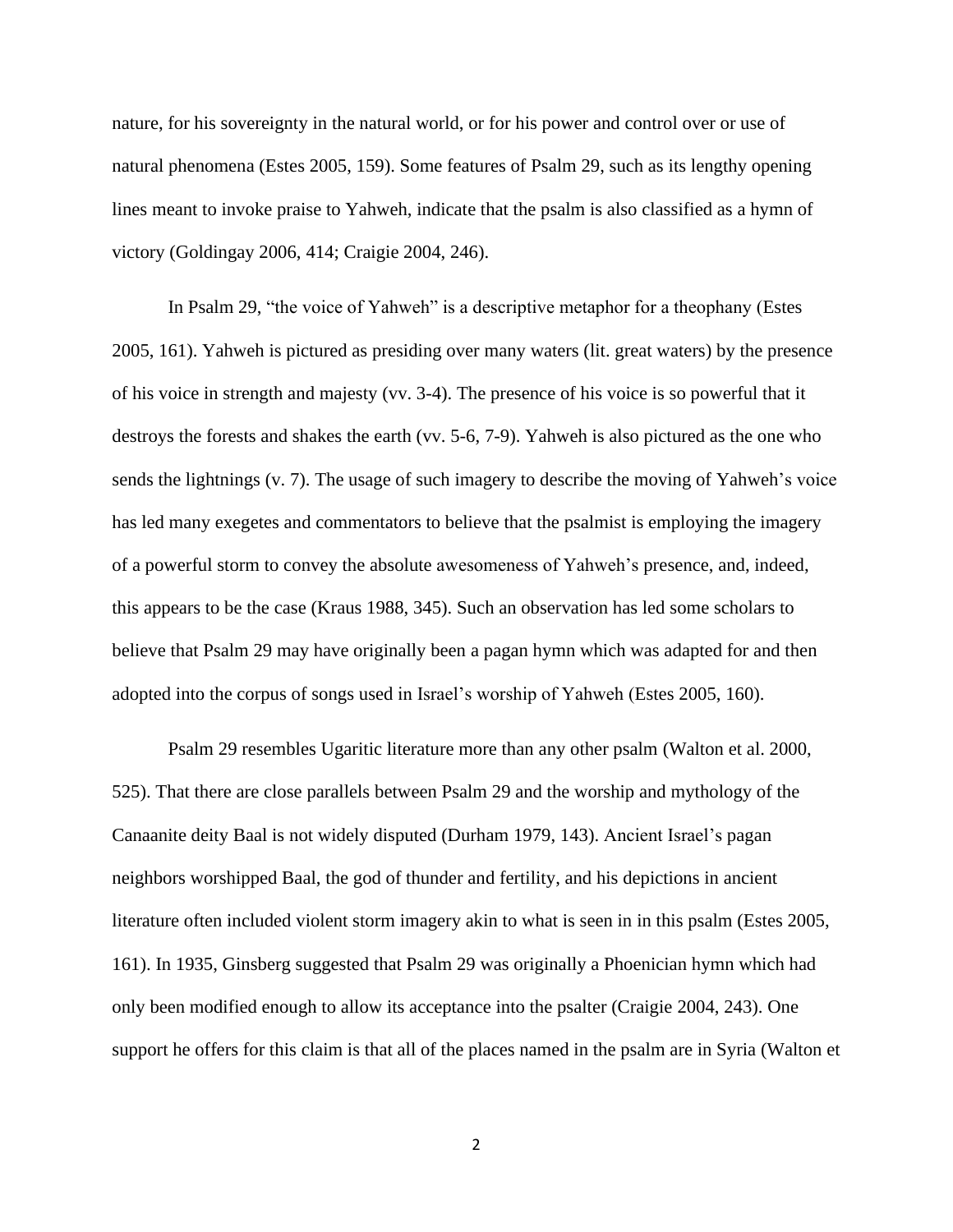al. 2000, 525). However, there are several reasons why Ginsberg's conclusion is unfounded, at best.

Ginsberg's theory suffers from several fatal problems. First, current knowledge of Phoenician mythological poetry as well as that in the Canaanite language of Ugaritic include no hymns or psalms (Craigie 2004, 244). Therefore, one cannot definitively equivocate Psalm 29 with a selection from a hypothetical hymnal which is not extant anywhere in the world of scholarship. All of the imagery with parallels in Ugaritic also appears in other literature which is undoubtedly Israelite (Walton et al. 2000, 525). Secondly, although the mythic Baal is depicted by the Canaanites as thundering mightily in the heavens, the mighty voice of the Lord in this psalm is exaggerated over that of a mere naturally occurring storm, however powerful (Craigie 2004, 246). Although powerful winds can possess sufficient force to uproot trees, the voice of Yahweh shatters the lofty cedars of Lebanon as if they were but glass (v. 5), and whereas thunder is generally incapable of causing earthquakes, Yahweh's voice causes entire country sides to "skip about like a calf" (v. 6). He causes entire wildernesses to quake (v. 8). Such is a depiction of the ultimate storm, Yahweh's awesome power, and it appears to intentionally play on the Canaanite imagery of the weather deity, Baal, in order to make him appear infinitely impotent when compared with the God of Israel (246).

The similarities between Psalm 29 and Ugaritic Baal worship literature demonstrate the strong cultural and linguistic connection between Israel and her Canaanite neighbors (Walton et al. 2000, 525**)**. They are not adequate to suggest that the original version of this psalm was pagan. A much more likely possibility is that the psalmist purposely adapted Canaanite imagery in order to proclaim the superiority of the God of Israel over the pagan pantheon, including Baal, and to show that only Yahweh is truly worthy of worship (525).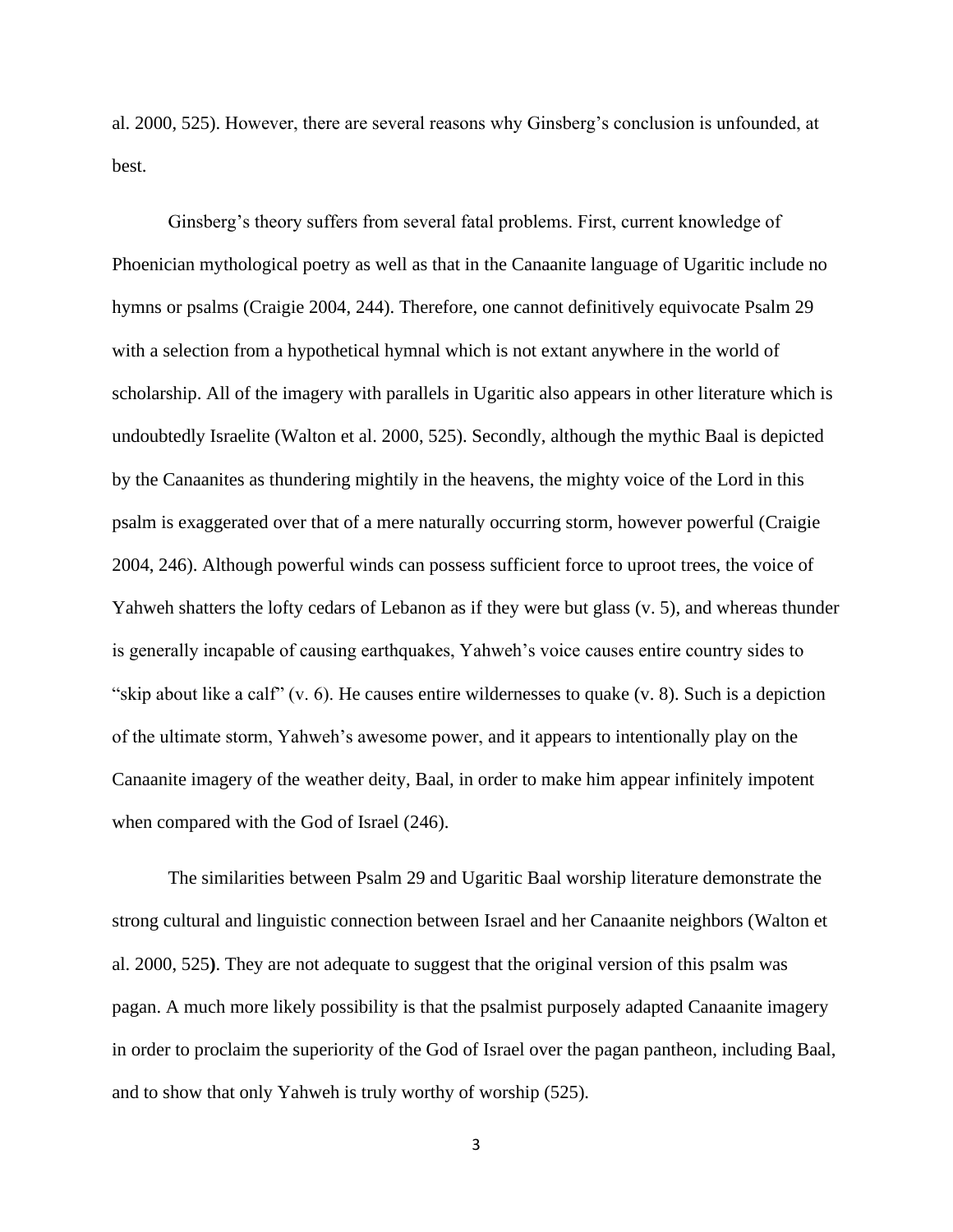# **Translation**

## Psalm 29

1. A Psalm of David<sup>1</sup>.

Ascribe to Yahweh, O sons of God<sup>2</sup>, ascribe to Yahweh glory and strength.

- 2. Ascribe to Yahweh the glory due his name. Worship Yahweh in [the] adornment<sup>3</sup> of holiness<sup>4</sup>.
- 3. The voice of Yahweh is over the waters. The God of glory thunders. Yahweh is over many waters.
- 4. The voice of Yahweh is powerful. The voice of Yahweh is majestic.
- 5. The voice of Yahweh breaks cedars. Yahweh shatters the cedars of Lebanon.
- 6. He makes them skip about like a calf, Lebanon and Sirion like a young wild ox.
- 7. The voice of Yahweh carves [the] lightning<sup>5</sup>.
- 8. The voice of Yahweh shakes the desert. Yahweh shakes the Desert of Kadesh.
- 9. The voice of Yahweh causes the does<sup>6</sup> to bring forth and strips the forest bare, and in his temple, everyone there says, "Glory!"
- 10. Yahweh sat [enthroned] at the flood, and Yahweh sits [as] king forever.
- 11. Yahweh will give strength to his people. He will bless his people with peace.

# **Outline**

Main theme: The psalmist urges the angels to worship Yahweh because of his awesome power and sole worthiness.

- I. David exhorts the heavenly hosts to praise Yahweh (vv. 1-2).
	- A. Yahweh is glorious and strong (v. 1c).
	- B. Yahweh is worthy to receive glory (v. 2a).
	- C. Yahweh's holiness is majestic (v. 2b).
- II. The voice of Yahweh is more powerful than any natural phenomena (vv. 3-9).
	- A. Yahweh's voice mightily resounds over the raging seas which are under his dominion (v. 3).
	- B. Yahweh's voice is powerful and majestic (v. 4).
		- 1. It smashing the cedars of Lebanon to pieces (v. 5).
		- 2. It makes the mountains Lebanon and Sirion skip (v. 6).

<sup>&</sup>lt;sup>1</sup> LXX adds, "while exiting the tabernacle."

 $2$  LXX adds evne, gkate tw/| kuri, w|/ ui`ou.j kriw/n.

 $3$  LXX and Syriac MSS read הצר ("in court of").

 $4$  Some MSS read קרשו $\bar{p}$  ("his holiness").

<sup>5</sup> Literally "flames of fire."

 $6$  Some manuscripts read  $\sim$ ילים ("rams").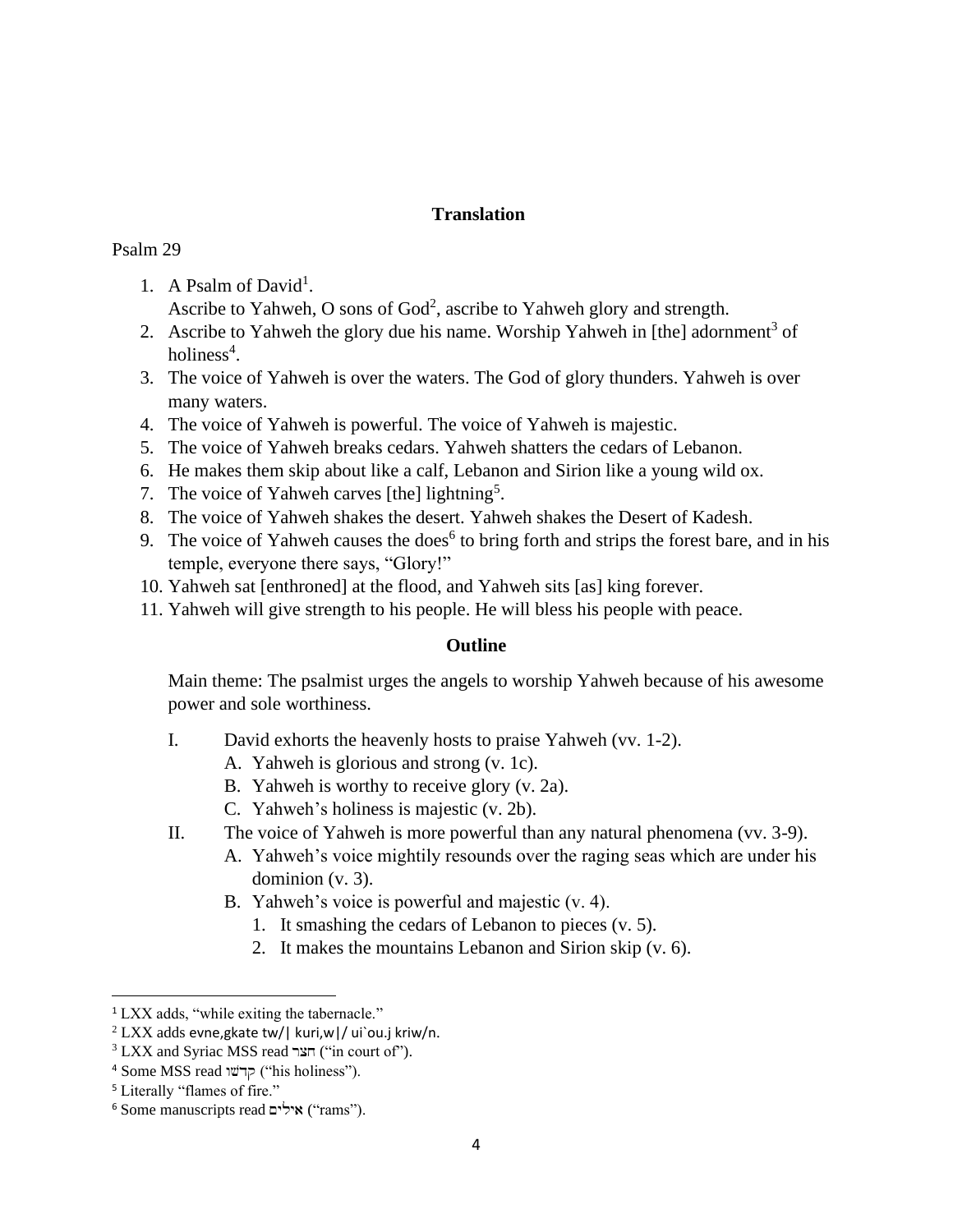- C. Yahweh's voice carves the sky with lightning (v. 7).
- D. Yahweh's voice causes the desert of Kadesh to tremble (v. 8).
- E. Yahweh's voice is terrifying and powerful (v. 9).
	- 1. It causes doe to give birth prematurely (v. 9a).
	- 2. It strips away every tree in the forest<sup>7</sup> (v. 9b).
- F. Everyone in his temple shouts praises to him (v. 9c).
- III. Yahweh is the highest of all kings (v. 10). A. He reigned during the judgment of the Flood (v. 10a).
	- B. He reigns eternally over all things (v. 10b).
- IV. Yahweh is the provider and protector of his own people (v. 11).
	- A. He provides them with strengthen (v. 11a).
	- B. He protects them with peace (v. 11b).

### **Commentary**

**1-2** The psalmist is probably David. The preposition  $\frac{1}{2}$  can indicate that the psalm was written specifically to or for David, or that it was dedicated to him after it was written, or it can indicate authorship. Since many of the psalms are traditionally attributed to David, the latter is the most likely assumption.

The word הבו, a masculine plural imperative meaning "ascribe!" is evoked three times to urge the בני אלים) (sons of mighty ones, or sons of God) to direct their worship toward יהוה, (Yahweh) the God of Israel. The three-fold call to worship also appears in Psalm 96:7-9 and may have been a customary method of calling members a congregation to present themselves along with their sacrifices to the Lord (VanGemeren 2008, 293). The phrase "sons of God" in Canaanite mythology refers to the pantheon of lesser deities whose king is *El*, the chief Canaanite deity (Dahood 1966, 175). However, Old Testament usage of this phrase refers to the heavenly court of angels in perpetual service to Yahweh, the one God of Israel. Other occurrences include Psalm 89:7; 1 Kings 22:19; Isaiah 6:2; Job 1:6; 2:1 (Walton et al. 2000,

<sup>7</sup> Some MSS read יערים and some יעלות.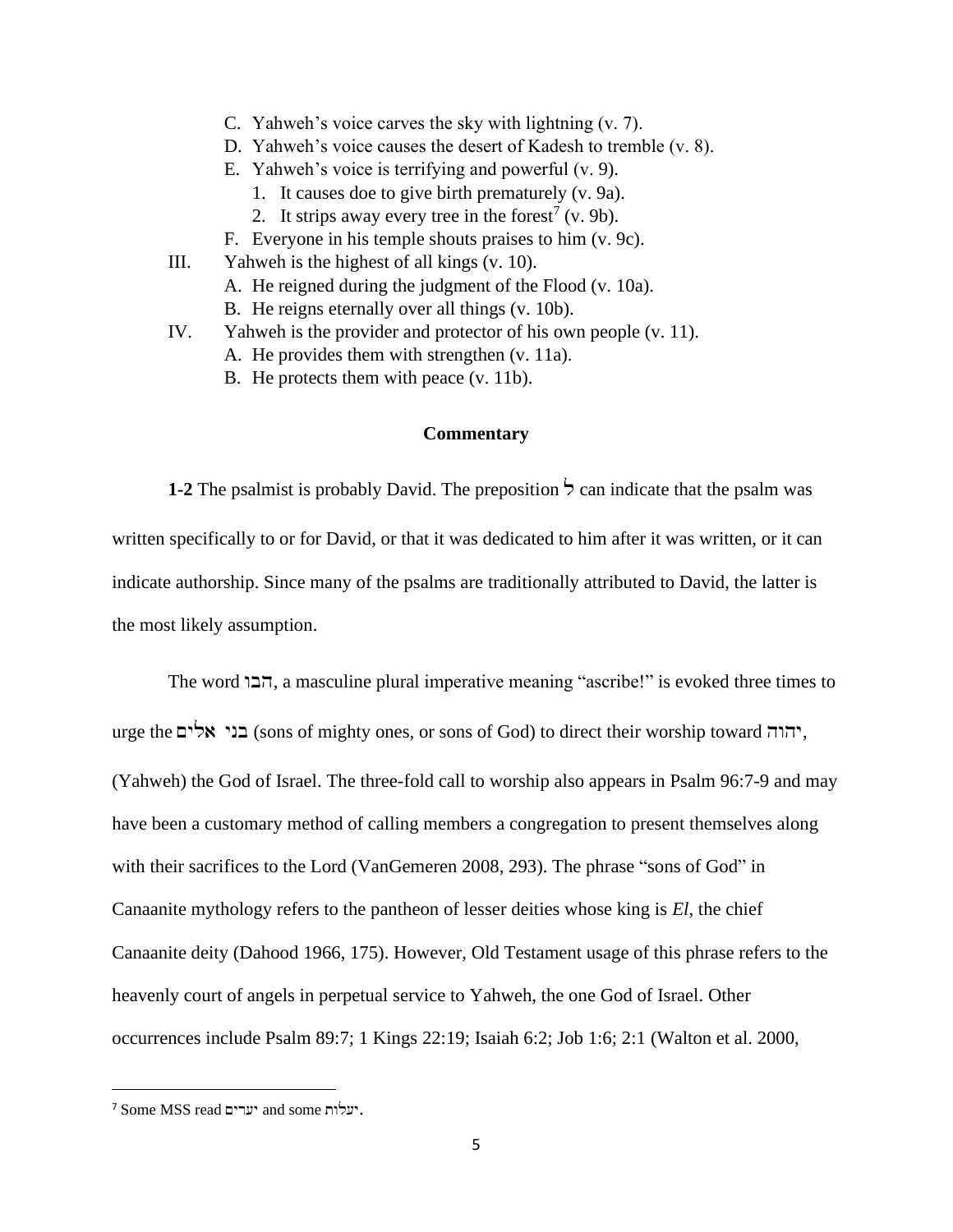526). The imperative (second person) הבו indicates that  $\sim$ ' is in the vocative and, therefore, the psalm is addressed to the heavenly beings.

The psalmist gives two specific things that the sons of God are to ascribe to Yahweh, "glory" and "strength". These speak of Yahweh's worthiness, implying that all glory belongs to him and that he is the possessor of all strength. These two attributes conjure up the memory of Yahweh's mighty acts from creation to salvation (VanGemeren 2000, 293). The word z[ (strength) is found in both the first and last verses and so form an *inclusio* which is significant to the overall theme of this psalm. A similar pattern of this term occurs also in the "Song of the Sea" in Exodus 15:1-18, but the first occurrence of  $\ddot{\nu}$  has the first person possessive pronoun attached, indicating a different nuance, "my strength" or "my refuge" (Craigie 1972, 145-6).

That the glory is "due his name" also refers to his worthiness. The phrase שמו in the construct state (lit. "the glory of his name"), indicating that glory is rightfully ascribed to the name of Yahweh. His name is glorious in that he alone is worthy of praise (Kraus 1966, 348). The name hwhy was a source of source of deliverance and victory for the Israelites (Craigie 2004, 247). The mention of "the glory of his name," which delivers and protects Israel, reinforces the psalmist's expression of Yahweh's worthiness to receive praise.

**3-4** The psalmist employs the imagery of natural phenomena to highlight Yahweh's power. Here, the psalm really begins to resemble literature about ancient Near Eastern storm gods (Walton et al. 2000, 526). The imagery is one of a powerful storm which roars over the sea and then rips across the countryside. Similar stories of Baal and Marduk depict the pagan deities' thundering voices uprooting and sweeping away trees (526). קול יהוה, "the voice of Yahweh," which refers to the powerful presence of Yahweh himself, is reminiscent of thunder (Dahood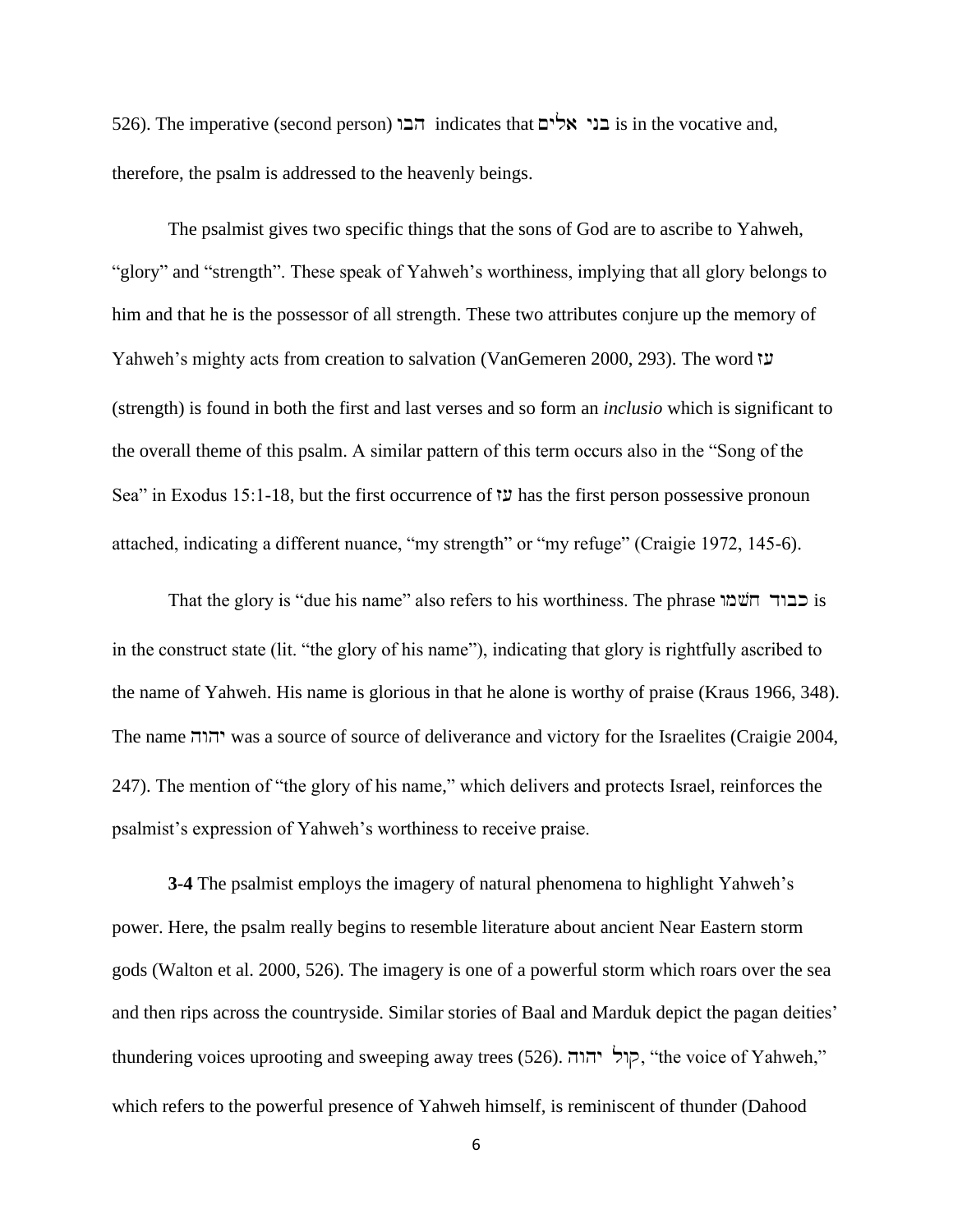1979, 176). Seven times the psalm resounds with the praise of Yahweh's voice. Similar language is found in Ugaritic depictions of the weather god Baal (Craigie 2004, 247). The psalmist uses the Canaanite symbolism in a dual sense to both deny that Baal has any real power over the weather and to assert that Yahweh is the one who truly rules over the nature (247).

There is a complementary sort of synonymous parallelism in verse three, in which the second part of the parallel repeats but intensifies the first. That Yahweh is said to be "over the waters" and then "over many waters" is probably meant to illustrate his superiority over the Canaanite sea god Yam, who not only supposedly controlled the sea but was also said to rule over the chaos which the "mighty waters" represent in ancient Near Eastern literature (Craigie 2004, 247). Here the psalmist interrupts the two parallel sections and introduces the theophany in a mighty storm in which Yahweh's voice blasts like a violent thunder (Kraus 1988, 348). This is certainly consistent with the vivid storm imagery which follows. The phrase  $\Box$ רבים  $\Box$ could refer to "many waters" or to great swells of water as in a severe storm (Brown et al. 2007, 912d). It is significant that in the ancient Near East water imagery is often used to symbolize chaos (Goldingay 2006, 417). The storm imagery throughout this psalm seems to favor the picture of the "great waters" as stormy swells of water which Yahweh not only controls but rules over as well.

Verse four is the second acclamation of Yahweh's voice and is a mere exclamation that his voice is  $\Box$ בכח ("in the power") and בהרר ("in majesty"). The  $\Box$  here is a *beth essentiae*, which indicates that the object of the preposition is a substantival predicate, equivocated with the subject (Williams 2010, 199). Therefore, the object is translated as an adjective. So the psalmist is proclaiming that Yahweh's voice is "powerful" and "majestic." The following verses elaborate on these two characteristics of Yahweh's voice, especially its strength.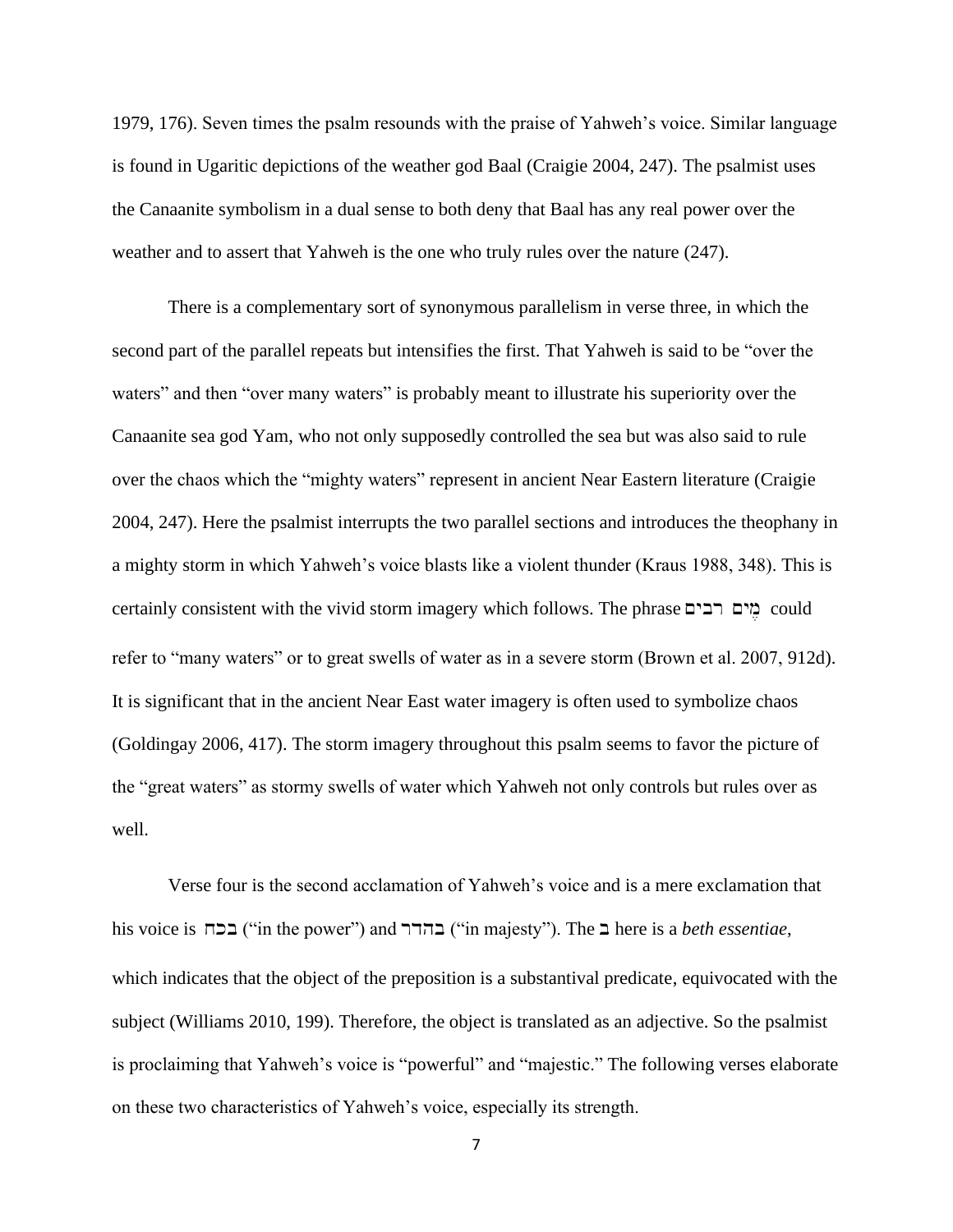**5-6** The next two verses elaborate on the power and majesty of Yahweh's voice mentioned in verse four and form the middle of the psalm. Therein is a violent display of the awesome, terrifying presence of Yahweh's voice. In each of these verses, the pattern of parallelism introduced in verse three is continued, only without the interruption to introduce Yahweh's thunderous voice. In the first half of verse five which states, "The voice of Yahweh breaks cedars," the *Qal* participle form of  $\exists \exists \forall$  is used. The second half of the verse intensifies both "cedars" and "break." What are mere cedars in 5a are the famed, lofty "cedars of Lebanon" in 5b, and the *Qal* participle in 5a likewise gives way to the imperfect *Piel* with a *waw* consecutive. rbv in the *Piel* stem is intensified and means to "smash" or "shatter" (Brown et al. 2007, 990). So in 5b, "Yahweh shatters the cedars of Lebanon" as if they were but glass. Such a description moves beyond the capabilities of a natural storm and indicates that Yahweh's power is much more intense than any natural phenomena.

In verse six, the strength of Yahweh's voice is so intense that it causes Lebanon and Sirion to skip like wild oxen. These refer to two great mountains in Syria, Mt. Lebanon and Mt. Hermon, which was called Sirion by the ancient Phoenicians (Craigie 2004, 247; Kraus 1988, 349). This could be a repetition of the fleeing of the trees at Yahweh's presence, a possible interpretation because this image is alluded to in verse nine in which Yahweh "strips the forest bear." However, it is more likely that the plainer sense of the text was the author's intention (VanGemeren 2008, 294; Goldingay 2006, 419). That Yahweh's voice removes great mountains from their places is consistent with the theme of the exaggerated storm of Yahweh's presence, which is infinitely more powerful than any naturally occurring storm. Such a display of might would undoubtedly evoke praises to Yahweh, which is the purpose of this psalm. If this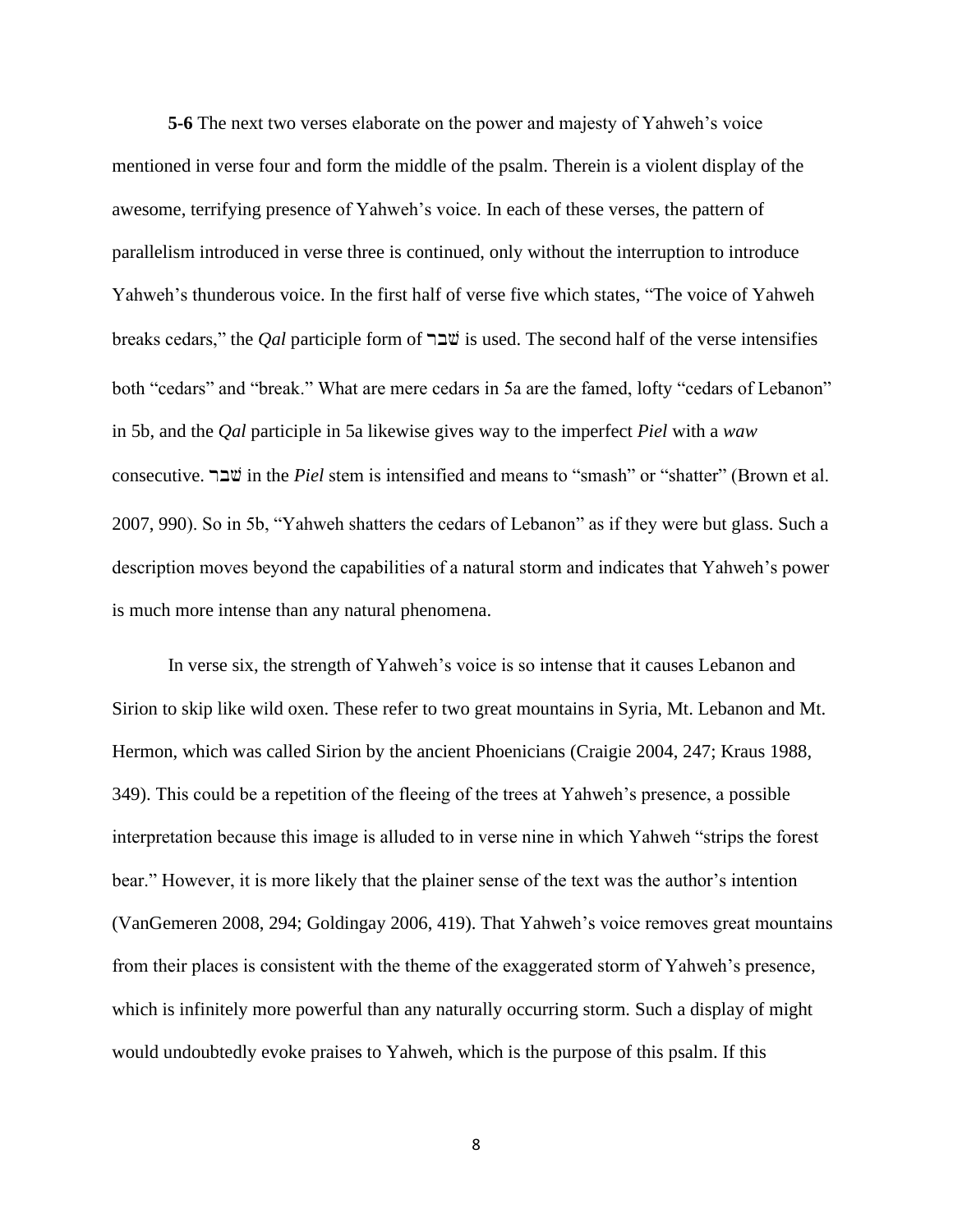inference is correct, then verse six is both the center and climax of the Psalm 29, which has only increased in intensity until now and begins to gradually decrease hereafter.

These two verses are intended to demonstrate Yahweh's overwhelming power above and beyond the force of the most fearsome storm. Thus, they contribute to the psalmist's opening command to "ascribe to the Yahweh glory and strength" (v. 1). His strength is so awesome that the only appropriate response is worship and praise.

**7-9b** The storm imagery continues with a seemingly parenthetical reference to Yahweh "carving the lightning" as  $\ddot{w}$ להבות  $\ddot{r}$ הבות ל $\ddot{r}$  (flames of fire) in the sky. This abrupt pause from the picture of the violent, rushing wind of Yahweh's voice creates the feel of suddenness with which lightning strikes. The participle  $\frac{25}{7}$  means "cleaving" or "hewing" and can refer to a stone carving (Brown et al. 2007, 345). Yahweh is not limited to carving into stone; he writes upon the sky with the sheer power of his voice.

In verse eight the synonymous parallelism continues. Yahweh's voice is so powerful that it causes the earth to shake. This exalts Yahweh's voice over natural thunder which does not cause earthquakes. There is a parallel here with Canaanite mythology. Baal is also said to have a thunderous voice which shakes the earth (Craigie 1972, 149). However, as in the other parallels in Psalm 29, the author's intention is not to compare Yahweh with pagan gods, but to illustrate Yahweh's power over them and over natural phenomena. Whereas Baal's voice was said to shake a local area of land, Yahweh's voice causes the entire desert מרבר (wilderness or desert) to tremble. The intensification in 8b illustrates this point. Yahweh causes the wilderness of Kadesh to shake. Although the exact referent is uncertain, Kadesh likely refers to Kadesh Barnea through which the Israelites crossed on their journey from Egypt to the Promised Land and could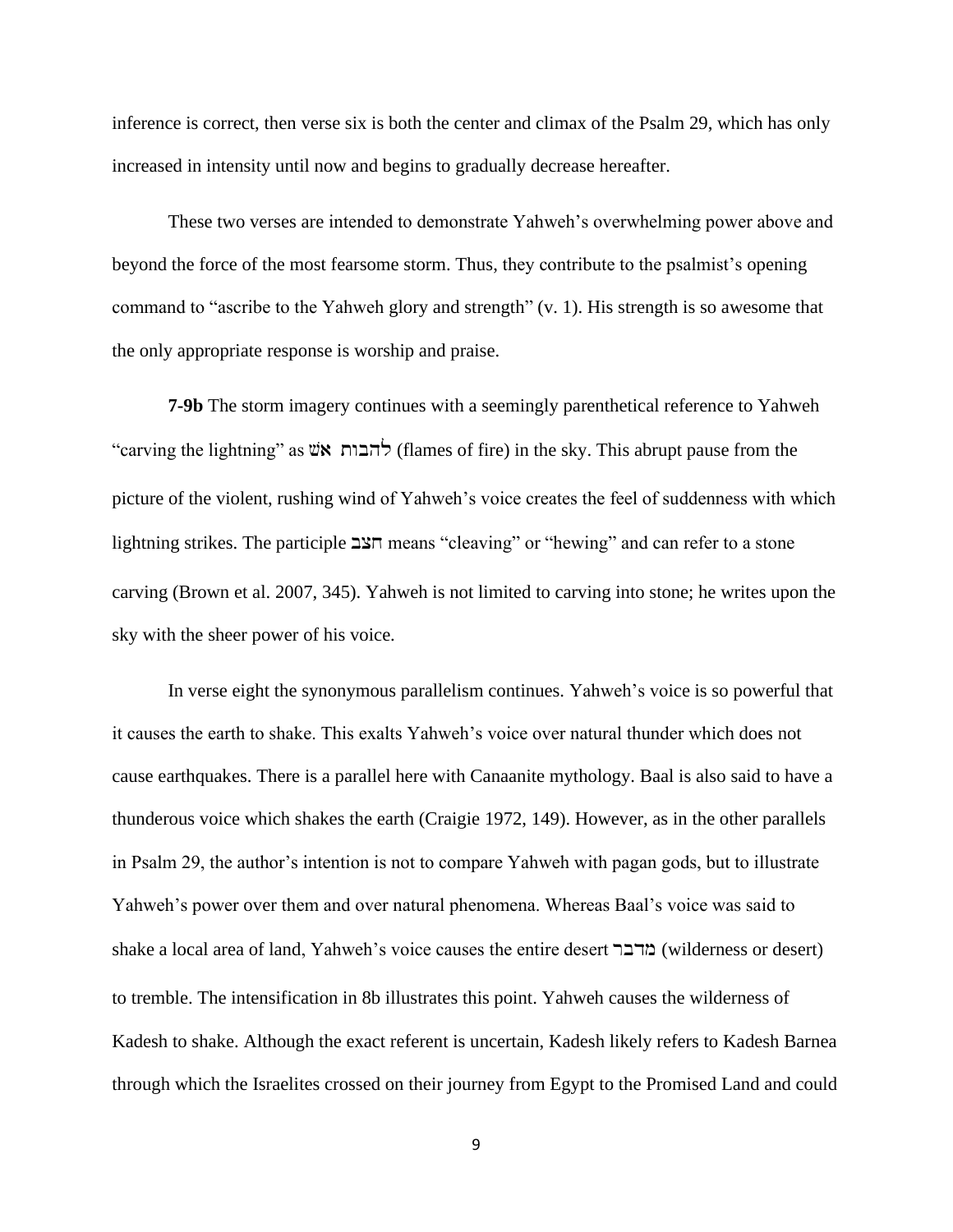even be understood to refer to the entire region of the Sinai desert (Walton et al. 2000, 526; VanGemeren 2008, 295; Craigie 2004, 248). Not only does Yahweh's voice shake desserts, it shakes entire dessert regions.

The term ורל (shake or writhe) occurs three times in this section, twice in verse eight and once in nine. In verse eight, it is a *Hiphil* imperfect and is causative, as we have seen. In the third occurrence, lwx is in the *Po'lel* stem, but is still said to be causative by Brown, Driver, and Briggs (Brown et al. 2007, 297). In each occasion this verb is in the imperfect third person masculine singular, which indicates that Yahweh (or his voice) is the subject of the verb. The word אילות which follows הול וחוד in verse nine means "does" or "hind," the feminine plural of "deer" (19). Translations and commentaries differ on the proper understanding of this phrase.

Verse nine seems to abandon the synonymous, intensifying parallelism, stating that Yahweh's voice causes the does to give birth prematurely. Some manuscripts read  $\gamma$ אילים, which is the same word with a masculine plural suffix. Some translations choose to translate this word using as "oaks" (Estes 2005, 162). This reading would preserve the parallelism as found in the preceding verses. Yahweh "twists oaks and strips forests bare." However, this phrase resembles Job 39:1 which also refers to female deer (Dahood 1966, 179). Thus, the dreadfulness of Yahweh's voice which causes animals to prematurely give birth is probably in view here (Kraus 1988, 349).

The second part of verse nine refers back to verse five. Yahweh's voice does not merely uproot a few trees as would a fierce storm, but it utterly desolates the entire forest, leaving it completely treeless. An indirect secondary implication is probably that nothing can escape from Yahweh's great power and fearsome wrath.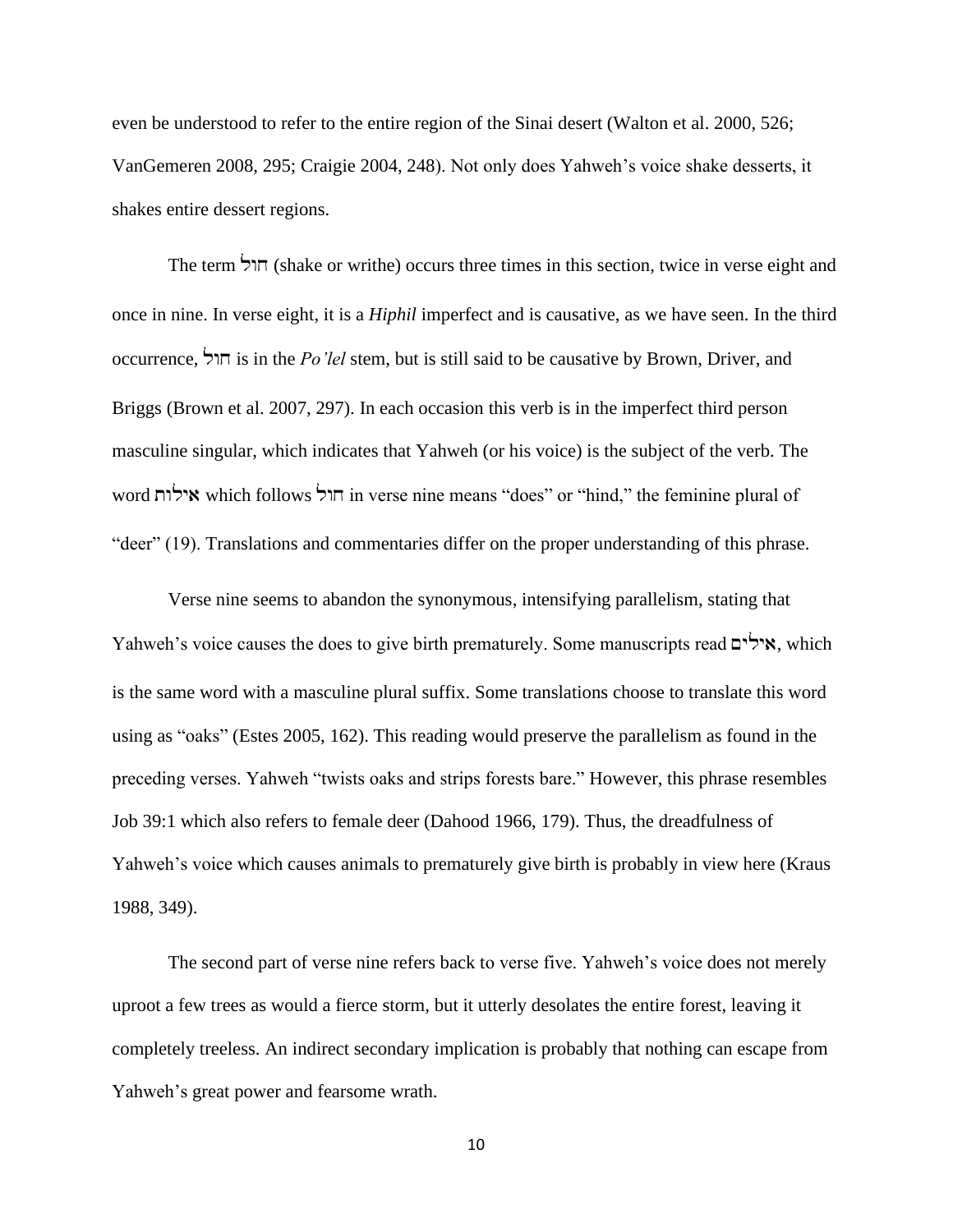**9c-11** The last one-third of verse nine echoes the admonition to worship God found in the first two verses of the psalm. This time the psalmist offers an example, stating that everyone in Yahweh's temple shouts praises to him. The wondrous and powerful voice of Yahweh is answered by the unanimous voices of everyone in his temple shouting, "Glory!" ובהיכלו in his temple") could refer to either Yahweh's earthly or his heavenly temple (Craigie 2004, 248). Considering the opening setting of the psalm in which David addresses the "sons of God" (heavenly beings), it is likely that he is referring to the heavenly temple (Goldingay 2006, 419). However, either temple could be in view here.

Verse 9c reintroduces the theme of praise to Yahweh and bridges into the psalm's two concluding verses. The synonymous, intensive parallelism returns in verse ten which declares that Yahweh not only ruled over the chaotic judgment of the Great Flood in Genesis 6, he rules and reigns as the eternal king over all things. It has been mentioned that water can be representative of chaos in ancient Near Eastern literature. The biblical Flood was definitely a chaotic event, as most judgments are.  $\Delta$ ברול is the term for flood used in verse ten and generally refers to the Great Flood judgment of Genesis 6. A different Hebrew word for flood is normally used when referring to symbolize chaos in Israelite literature (Walton et al. 2000, 526). So the cosmic chaos which threatens God's natural order is probably not in view here.

The final verse of Psalm 29 offers an assurance of empowerment and peace to the people that belong to Yahweh. The statement's primary purpose is probably to contribute to the evidence of Yahweh's worthiness following the psalmist's command to "ascribe to Yahweh glory and strength" (v. 1). Here, not only is Yahweh the possessor of all strength, he is also the source of strength. If someone is strong, it is because the God of Israel has issued a measure of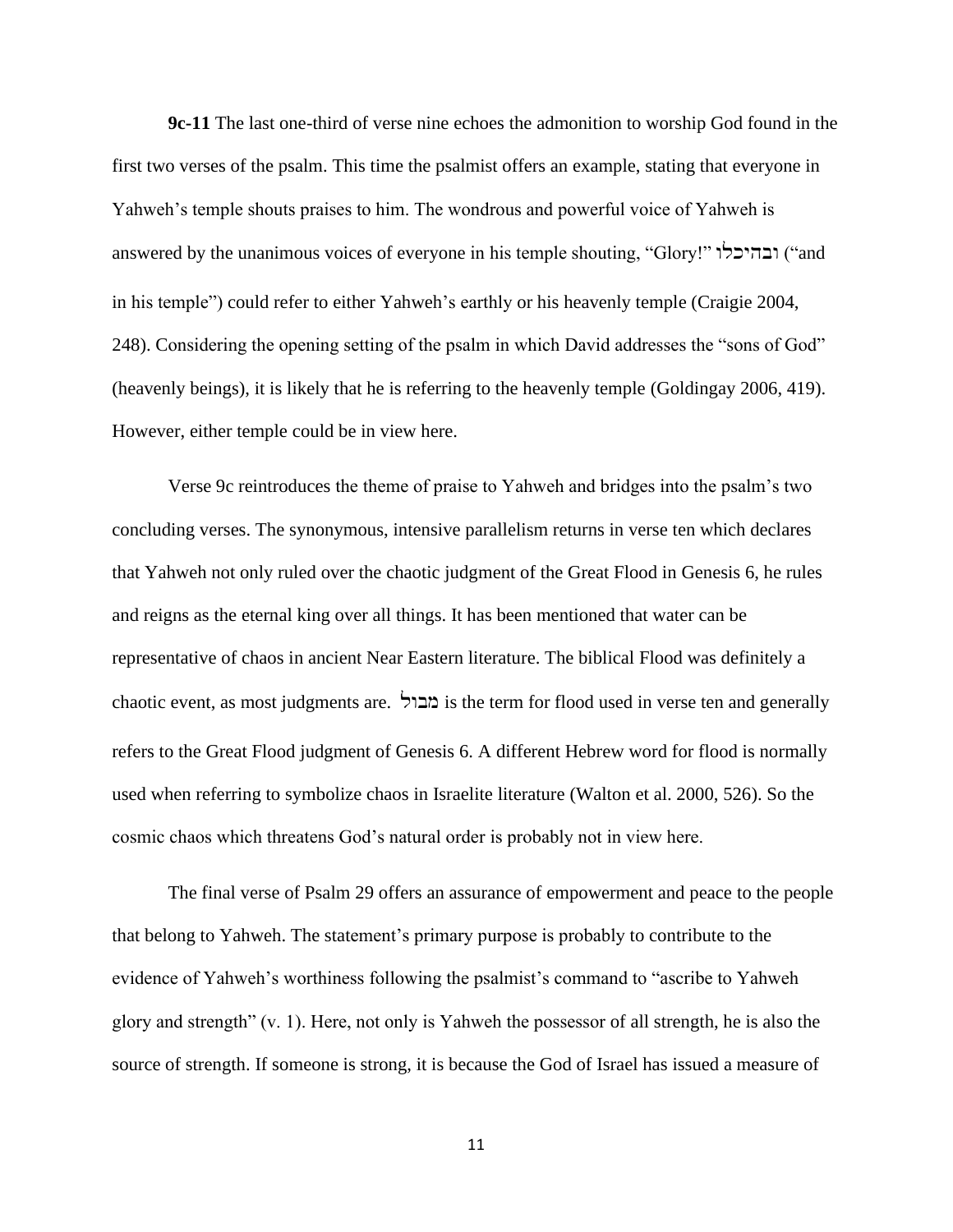strength to him. This takes the imperfect of the verbs נתנ $(give)$  and ברכ $(bless)$  as indicative, meaning that Yahweh will do this. Goldingay takes them as jussive, "May Yahweh give… may Yahweh bless," in which case verse eleven would merely be a benediction. However, the Septuagint (LXX) prefers the indicative (Goldingay 2006, 421), which is probably to be preferred because the peace that Yahweh gives is rooted in his strength. That is likely what the psalmist has in view here. Because Yahweh is all-powerful, the peace that he provides cannot be interrupted. The peace that Yahweh gives is contingent on his strength, both inherent in his nature and bestowed on his people, which gives victory over Israel's enemies (Craigie 2004, 249).

The second occurrence of  $\mathfrak{v}$  (strength) closes the inclusio which envelopes the psalm.  $\mathfrak{v}$ is found in both the first and last verses of the psalm, although both words are from different roots (Estes 2005, 162). The psalmist's employment of this homonym at the beginning and end of the psalm is probably meant to connect the two words together. It is Yahweh's strength, rightfully ascribed to him by his heavenly worshippers, that provides protection for his people. Just as Yahweh is the master and conqueror of all chaos and storms, his people can share in his victory if they give all honor to him (Dahood 1966, 180; VanGemeren 2008, 296).

### **Application**

Today, destructive natural phenomena are sometimes referred to as "acts of God." Indeed the imagery of Psalm 29 is a tremendously destructive force attributed to Yahweh. However, the purpose of the psalm is not to blame God for the ferocity of nature, but it is intended to inspire the praises of his people. The intended message of Psalm 29 must be noticed if a person is to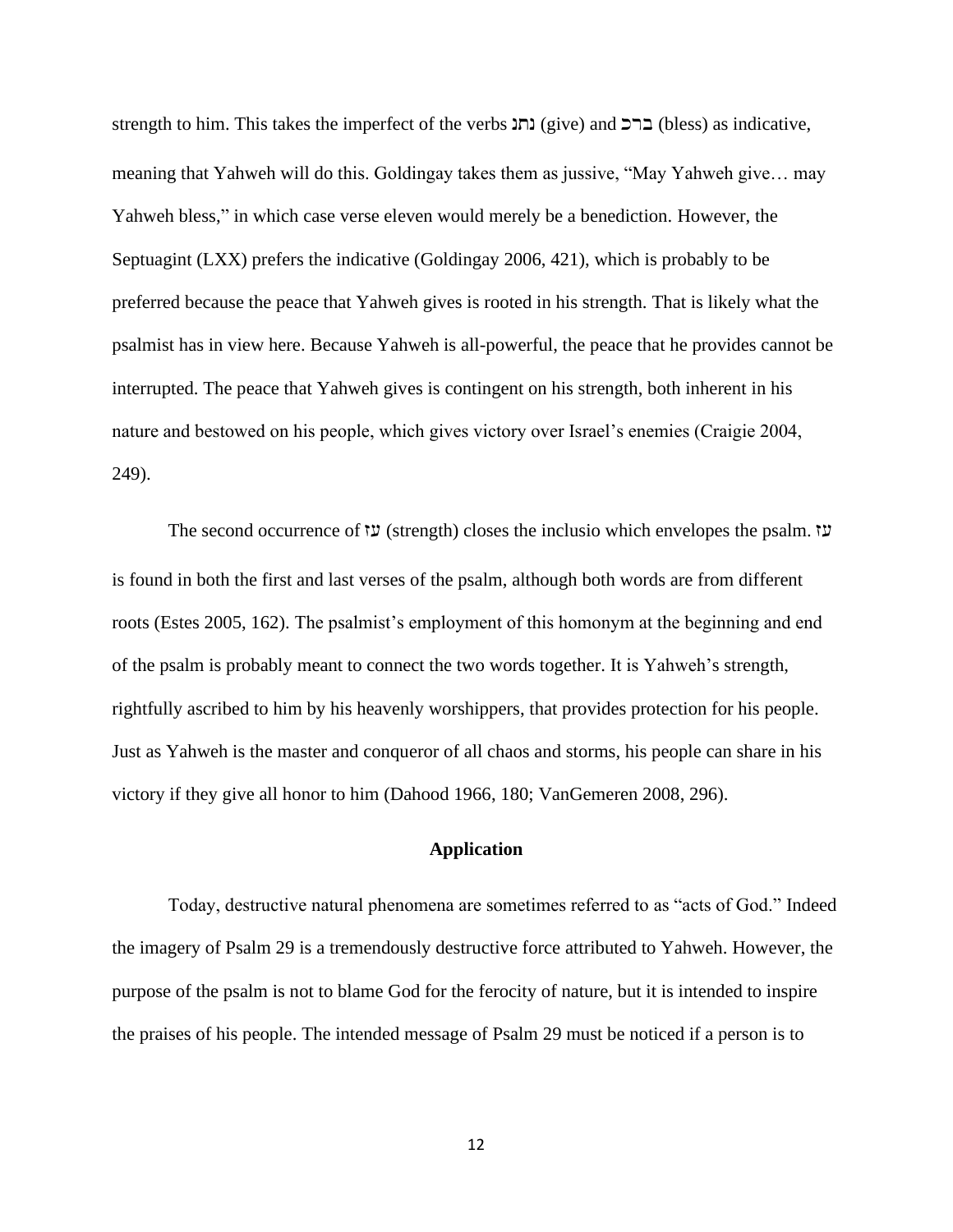truly understand and benefit from it. From the beginning of the psalm, David calls for the praises of Yahweh. All people, Christians as well as non-Christians, would do well to heed this call.

With everything from the latest movie effects to the most dominant athletes competing for the attention of people today, Psalm 29 serves as a valuable reminder that there is nothing as awesome as the one true God. No matter what might enthrall and captivate the hearts of men and women, there is nothing more meaningful than recognizing that Yahweh is infinitely greater than anything we can imagine much less view on the television or witness in the world. In this way, Psalm 29 is a much needed reminder of God's rightful place of preeminence in the lives of Christians. Our God is infinitely more powerful that the fiercest storm and infinitely more worthy of respect, worship, and love than the most popular would-be idols of our day.

Yahweh provides protection and peace to his people, but those who refuse to honor him have reason to fear because his judgment will be inescapable. Like the trees in the forest which are all utterly destroyed at the sound of Yahweh's voice, there is no person or thing that can escape God's power and judgment. When Yahweh works out his sovereign plan in the lives of his prayerful people who continually petition him for their various needs and desires, God will bend, move, and break whatever he needs to in order to accomplish what he intends to accomplish, either for the sake of his own will or on behalf of his people. For those that belong to Yahweh, there is a quiet comfort in the midst of any storm. Psalm 29 promises us protection, peace, and tranquility, but we must honor God in order to benefit from the peaceful result of his power (VanGemeren 2008, 296). On the other hand, it is a terrifying thing to be on the negative receiving end of or in opposition to God's fearsome power.

The God who rules over all things and is infinitely more powerful than any storm is the same God who empowers and protects his people. God is not only the possessor of all power and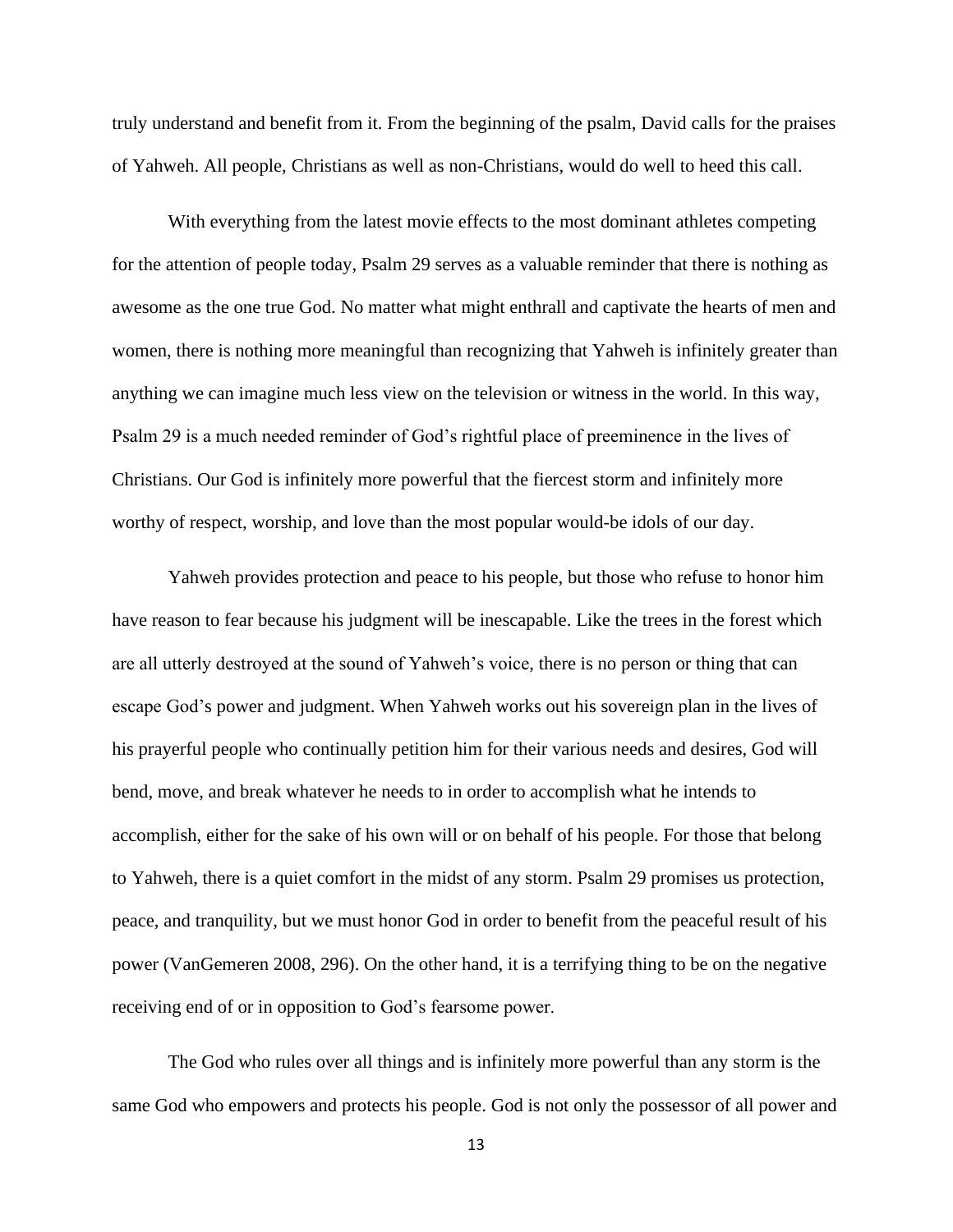strength, he is also the source. That is why Jesus distinguishes between his peace and the world's abstract concept of peace. "My peace I give to you," he says, "Not as the world gives do I give you" (John 14:27), and this is why those who belong to him can possess true, lasting peace. Since our God is so powerful, nothing can ever separate us from his love (Rom. 8:38-9), and, therefore, from the peace that he lovingly provides. Also, no one will ever able to pluck us out of his mighty hand (John 10:29). The hand that drives the storm of Psalm 29 is the same hand that hold us gently in its grasp and repels anything that would seek to take us from him, and so we are safe and secure as long as we are his.

### **Conclusion**

In conclusion, Psalm 29 is an ancient Israelite victory hymn which celebrates Yahweh's awesome glory and power by urging all of the angels of heaven to worship him and acknowledge his worthiness. Yahweh alone is worthy of praise because, unlike the pagan deities, Yahweh truly does control the fiercest of storms, and the mere power of his voice is infinitely more powerful than any naturally occurring phenomena. Although Psalm 29 has been attributed to ancient Canaanite mythology and the worship of pagan gods, the lack of adequate support for this hypothesis implies the contrary. Psalm 29 is an ancient Israelite psalm which portrays the God of Israel by employing the vivid imagery of violent storm over which Yahweh is commander. Yahweh is more fierce and mighty that any storm, and therefore is worthy of the praise of both his people and his holy angels. Everyone who knows how powerful and glorious Yahweh is can do nothing but worship and praise him. Those who recognize Yahweh, worship him, and belong to him are the perpetual partakers of Yahweh's infinite strength which brings peace. Just as Yahweh is Lord of the storm, he is also Lord of everything else, and because we know this, we can by faith worship him alone and honor him above all else.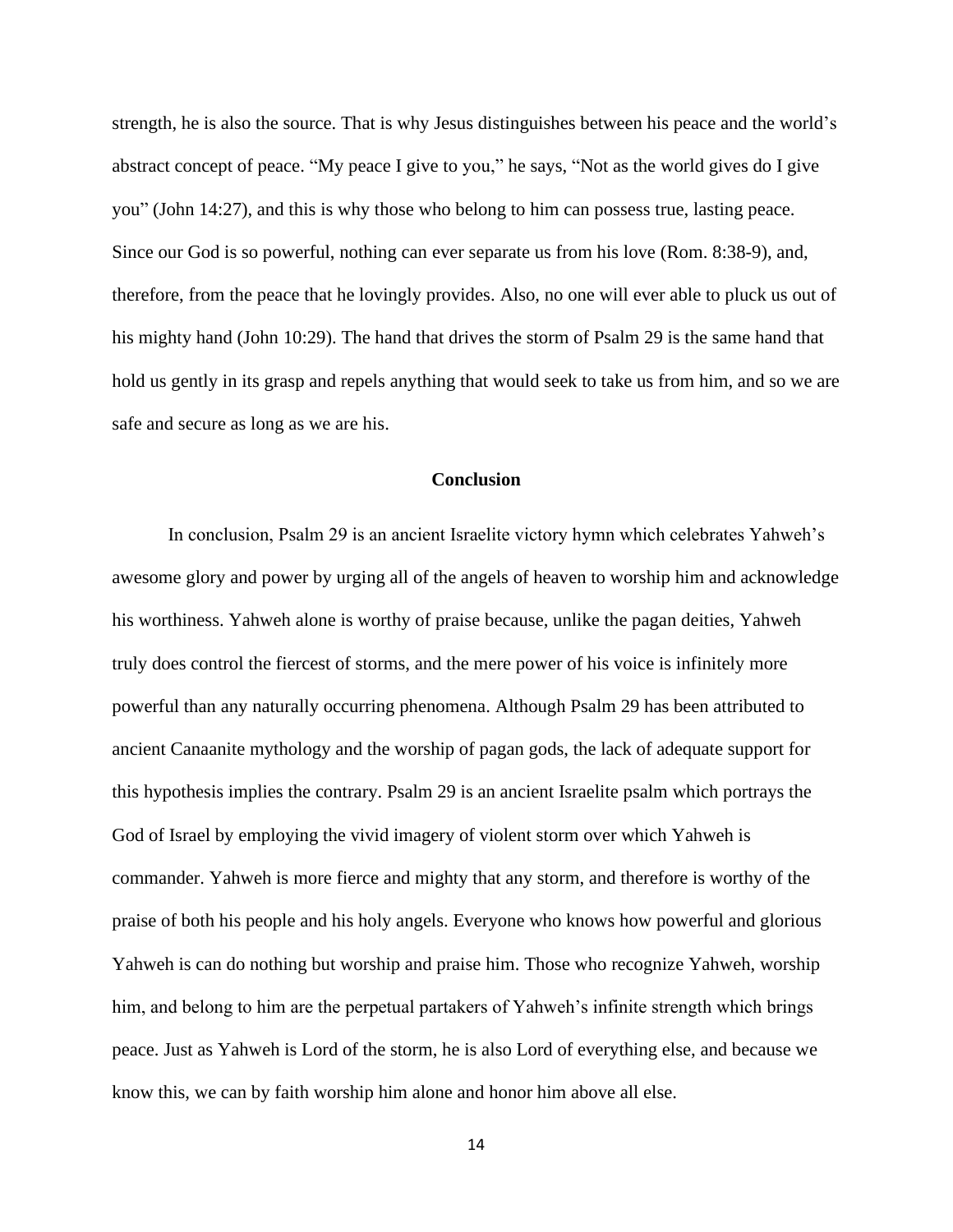### **Bibliography**

Brown, Francis, S. R. Driver, Charles A. Briggs, and Wilhelm Gesenius. 2007. *The*

*Brown-Driver-Briggs Hebrew and English lexicon: based on the lexicon of William* 

*Gesenius, as translated by Edward Robinson, and edited with constant reference to the* 

*thesaurus of Gesenius as completed by E. Rödiger, and with authorized use of the* 

*German editions of Gesenius' Handwörterbuch über das Alte Testament*. Peabody, Mass:

Hendrickson Publishers.

Craigie, Peter C. 1972. "Psalm 29 in the Hebrew poetic tradition." *Vetus Testamentum* 22, no. 2:

143-151. *ATLA Religion Database with ATLASerials*, EBSCO*host* (accessed June 5,

2013).

Craigie, Peter C. 2004. *Psalms 1-50*. Nashville: Thomas Nelson.

Dahood, Mitchell J. 1966. *Psalms I: 1-50*. Garden City, N.Y.: Doubleday.

Durham Day, John. 1979. "Echoes of Baal's seven thunders and lightnings in Psalm 29

and Habakkuk 3:9 and the identity of the Seraphim in Isaiah 6." *Vetus Testamentum* 29,

no. 2: 143-151. *ATLA Religion Database with ATLASerials*, EBSCO*host* (accessed June

5, 2013).